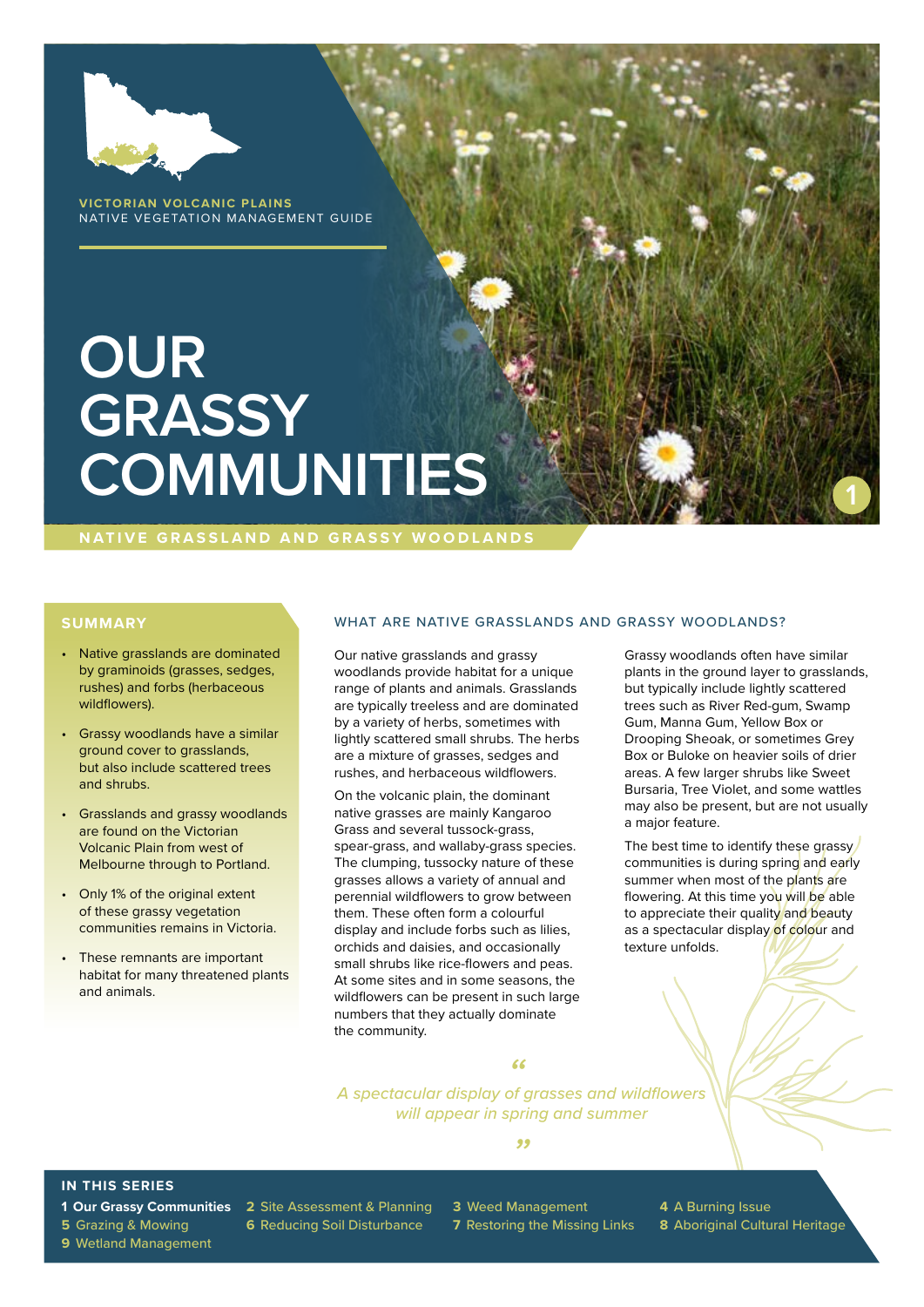### **OUR GRASSY COMMUNITIES**

#### **NATIVE GRASSLAND AND GRASSY WOODLANDS**

#### WHERE ARE NATIVE GRASSLANDS AND GRASSY WOODLANDS FOUND?

It is estimated that at the time of European settlement, grasslands and open grassy woodlands covered more than one-third of Victoria. They were widespread throughout the fertile soils of the Wimmera Plains, Northern Plains, Gippsland Plains and Western Plains.

As the vegetation structure and species composition of the grassy communities throughout Victoria varies slightly, different regions will have particular management requirements. The information provided in this brochure and the other quides in the series. refers mainly to the grasslands and grassy woodlands found on the Western Plains. This area, which stretches from Melbourne to Portland, is also known as the Victorian Volcanic Plains (VVP).

The Victorian Volcanic Plains have been formed by lava flowing from numerous volcanic eruptions dating back millions of years. The lava flows formed the basis of the fertile basalt soils found on the plains today.

#### WHY ARE NATIVE GRASSLANDS AND GRASSY WOODLANDS SIGNIFICANT?

Since European settlement, native grasslands and grassy woodlands have been reduced to less than 1% of their former distribution. The fertile soils of the volcanic plain and the lack of dense tree cover meant these areas were ideal for agriculture. Intense grazing, pasture improvement, urban development and cropping are the main reasons why so little of these original grassy communities remain.

Today, grassland and grassy woodland remnants are mainly confined to small, fragmented sites in paddock corners, rocky areas, escarpments, steep creek banks, cemeteries, and road and rail reserves. Very few of these remnants lie within formal conservation reserves. Therefore, protection and management of remaining patches is often difficult, as they typically face many competing land uses.

Native grasslands and grassy woodlands support not only the dominant grasses, wildflowers and trees, but also other, less obvious plants such as lichens, fungi and mosses.

These grassy communities also provide critical habitat for a variety of animals including birds, mammals, reptiles, insects, and frogs. As may be expected when so little of our grasslands and grassy woodlands remain, many of the plants and animals that live within them are considered threatened. For example, the Striped Legless Lizard, Plains Wanderer, Spiny Rice-flower and Button Wrinklewort are just some of the many species that are now listed as endangered or vulnerable in Victoria or throughout Australia.

Remnant native grasslands and grassy woodlands and their component plants and animals, still face degradation and loss of habitat. Threatening factors such as soil disturbance, rock removal, fertilizer use, weed invasion, inappropriate herbicide use or mowing, changed fire regimes, and other land use changes (e.g. grazing to cropping) all continue to impact on these highly valuable native communities.



#### **ABOUT THE VVP NATIVE VEGETATION MANAGEMENT GUIDES**

This brochure provides an introduction to our native grasslands and grassy woodlands. The other guides in this series provide further information about particular aspects of management and the legal obligations of land managers.

The information is of a general nature and land managers are encouraged to consult more detailed references or contact the Department of Environment, Land, Water and Planning or local Catchment Management Authority (CMA). Other organisations, Landcare facilitators, community groups or biodiversity consultants, may also be able to assist.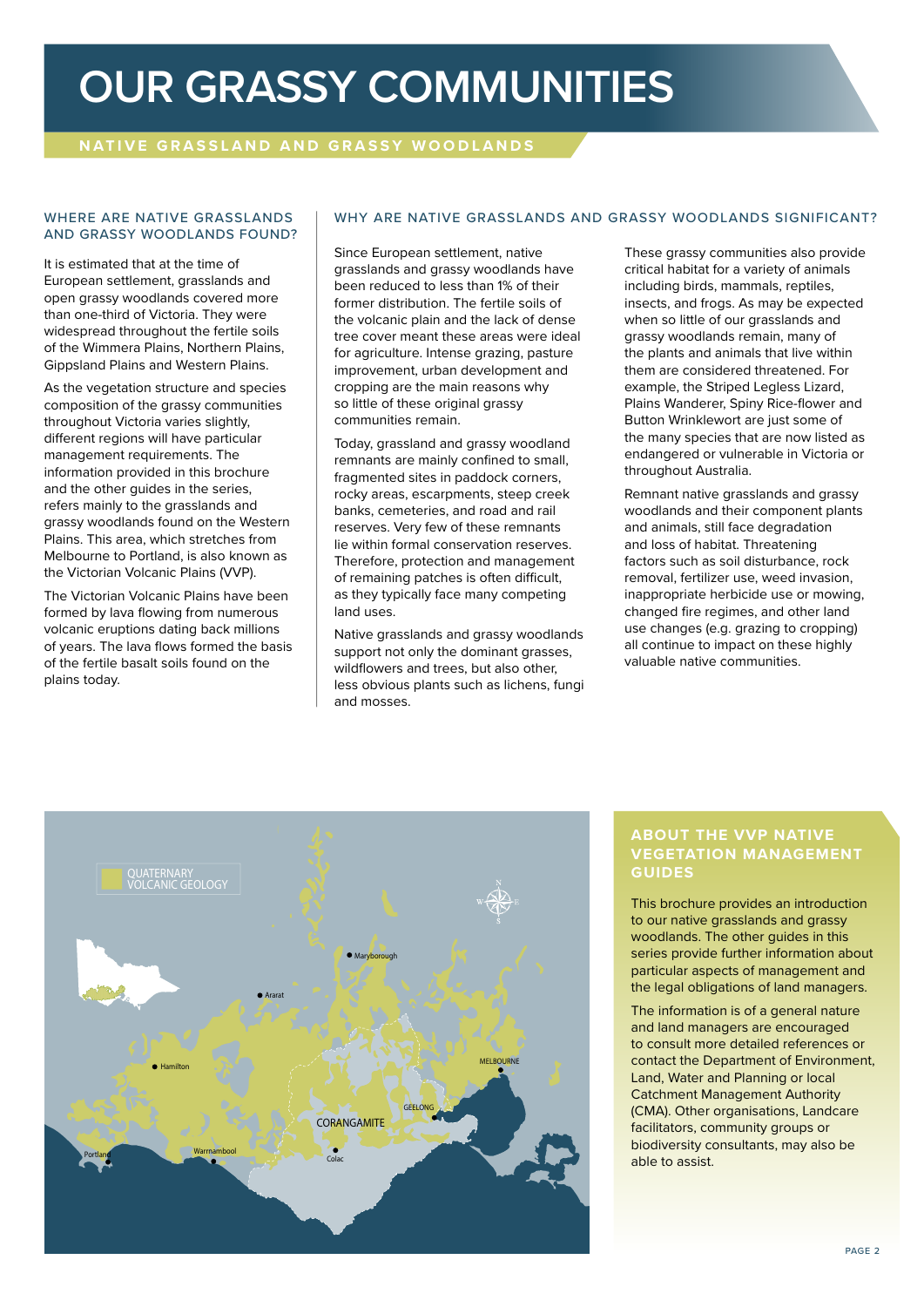### **OUR GRASSY COMMUNITIES**

#### **NATIVE GRASSLAND AND GRASSY WOODLANDS**

#### WHAT ARE THE BENEFITS OF NATIVE GRASSLANDS AND GRASSY WOODLANDS?

Apart from providing important habitat to the plants and animals that live in them, native grasslands and grassy woodlands provide other land use benefits. Some of these include:

- Mainly comprise drought resistant plants that provide a durable ground cover, which also helps prevent loss of topsoil.
- Tolerant of low nutrient, saline and acidic soils.
- As grazing pastures, native grasslands can provide long-term, low-input returns.
- Mainly summer-growing grasses, so pose less of a fire risk and provide feed for livestock when other pastures are sparse.
- Provide habitat for native birds, reptiles and beneficial insects that are predators of agricultural insect pests.

This list is by no means complete, and it is only recently that many benefits of native grassy communities are becoming more widely known. However, much more research needs to be undertaken to fully understand and appreciate all their values.

#### **WHY IS MANAGEMENT OF OUR GRASSLANDS AND GRASSY WOODLANDS IMPORTANT?**

Our native grassy communities are particularly prone to threatening processes that are likely to result in the extinction of species. When a plant or animal species disappears from it's local habitat it is very hard to bring them back. Often, when one species disappears, more will shortly follow.

Rather than being left to look after themselves, native grassy communities, particularly the grasslands, require active management to maintain a variety of plant species and animal habitats. This is because grasslands have evolved under the influence of two major disturbance factors — fire, and grazing by native herbivores. Over time, fire and grazing periodically removed the build up of organic matter such as dense tussockgrass leaf growth, dry leaves and stalks, and other plant litter on the ground, keeping an open grassland structure. Regular removal of excess plant material stimulated fresh grass growth and provided germination sites for a range of wildflowers between the tussocks.

Since European settlement, previous fire and grazing patterns have been altered. Some grasslands have not been burnt or grazed for a very long time, while others have been grazed too heavily by livestock or rabbits. Because of these factors, the condition of many remnant grasslands has deteriorated, and several plant and animal species have been lost.

#### WHAT SORT OF MANAGEMENT IS NEEDED FOR OUR GRASSY COMMUNITIES?

Today, management techniques such as prescribed burning, controlled grazing, or targeted mowing can be reinstated to help maintain or improve the vegetation structure and species composition of native grasslands.

Other threats to the grassy communities, including soil disturbance, inappropriate herbicide use, and invasion by weeds and pest animals, must also be addressed. In some remnants, planting missing species or planting to extend the size of the patch, can help improve the condition of the communities.

In the first instance, it is important to assess your grassland or grassy woodland remnants to determine what management actions are needed. You should also monitor the remnants regularly to see whether your management aims are being achieved.

The other brochures in this series provide further information about these various aspects of managing grassy communities.

*Our grassy communities are " prone to many threats which could lead to extinction of some plants and animals*

*"*

BELOW: Kangaroo grass BELOW: Feather-heads